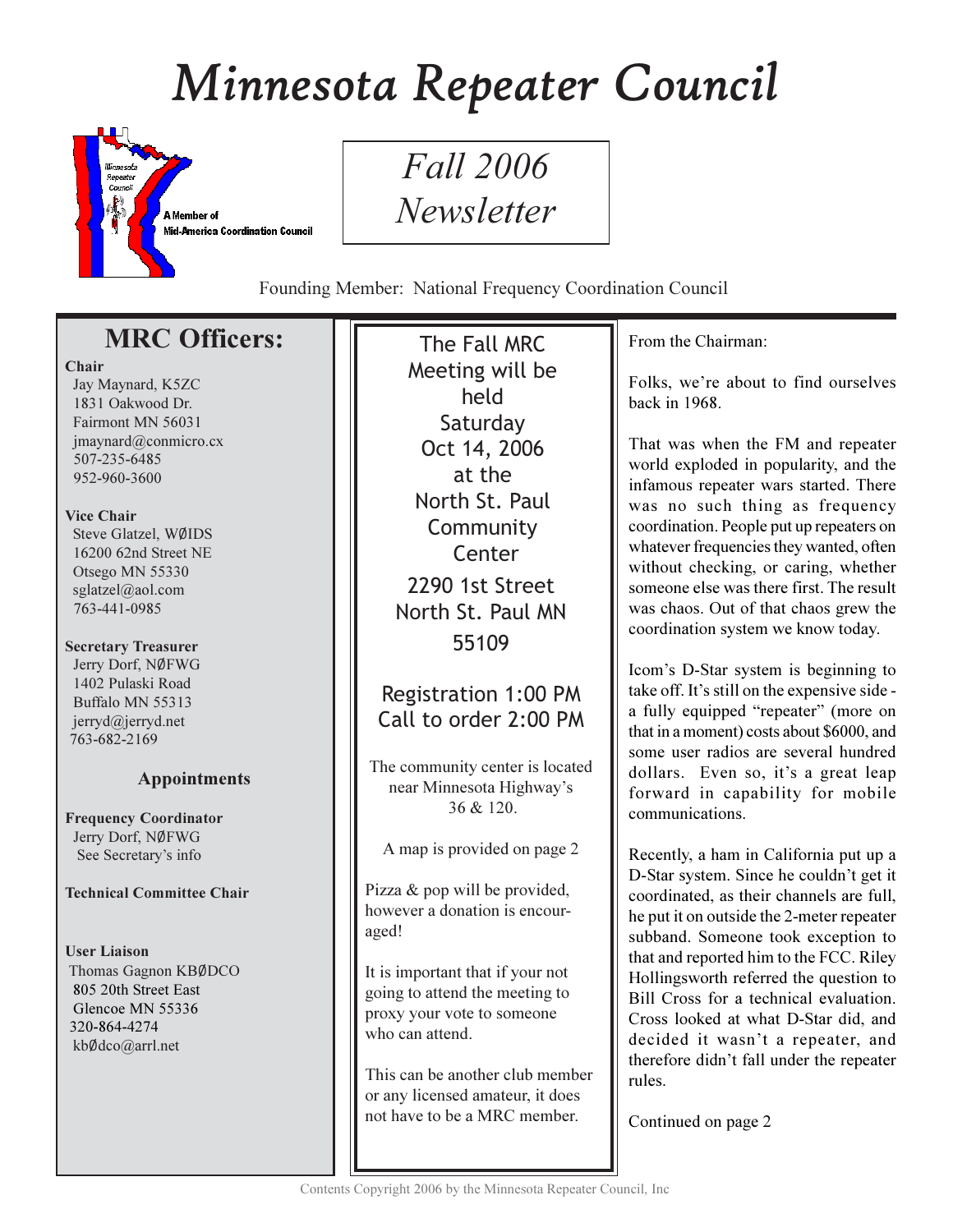This means that no coordination is required, and the systems don't have to live in the repeater subbands. There's already been one proposal for putting D-Star on 2 meters with outputs at 144.41-144.47, on 10 kHz channels, and having the inputs be 1.2 MHz higher, at 145.61-145.67. There will no doubt be others.

There's enough pent-up demand for repeaters that, once word of this gets out and make no mistake, I'm not spilling the beans here, it's known already we'll see a flurry of activity as people put up systems willy-nilly.

The coordination community has a narrow opportunity to get ahead of the curve on this one. We need to move, and move now. If not, we'll get flattened, and it'll be a lot harder to straighten out the resulting mess.

I hope to have more information at the October MRC meeting. See you there!

Jay Maynard, K5ZC

(Editors comment) The coordinator & NFCC remailer has been busy discussing this new technology and how it should be handled. (Jerry)

# **MRC Resources on the Internet**

MRC Webpage http://www.mnrepeaters.org http://www.mrc.gen.mn.us

**MRC** Mailing list:

This mailing list is for announcements and general discussion of MRC events, policy and operations. Currently it is un-moderated and open to all. Sign up at:

http://mailman.qth.net/mailman/listinfo/mrc

Don't forget to change your email program to "plain text" before you try to send anything. Messages with HTML or other fancy print will come through blank if you don't make the change.... Also do not include attachments!

## **Annual Election of officers**

Its election time!

At the fall meeting we need to elect or re-elect the officers.

At this time all of the incumbent officers have indicated they are willing to serve another term if reelected.

Current officers are:

| Chairman:   | Jay Maynard, K5ZC    |
|-------------|----------------------|
| Vice Chair: | Steve Glatzel, W0IDS |
| Sec-Treas:  | Jerry Dorf, N0FWG    |

## Please attend the meeting or give your proxy to someone who will be in attendance!

Also keep in mind there will be Pop & Pizza available! Key word FOOD!

# **Map to North St. Paul Community Center**

COMMUNITY CENTER 2290 IST STREET NORTH ST PAUL 55109

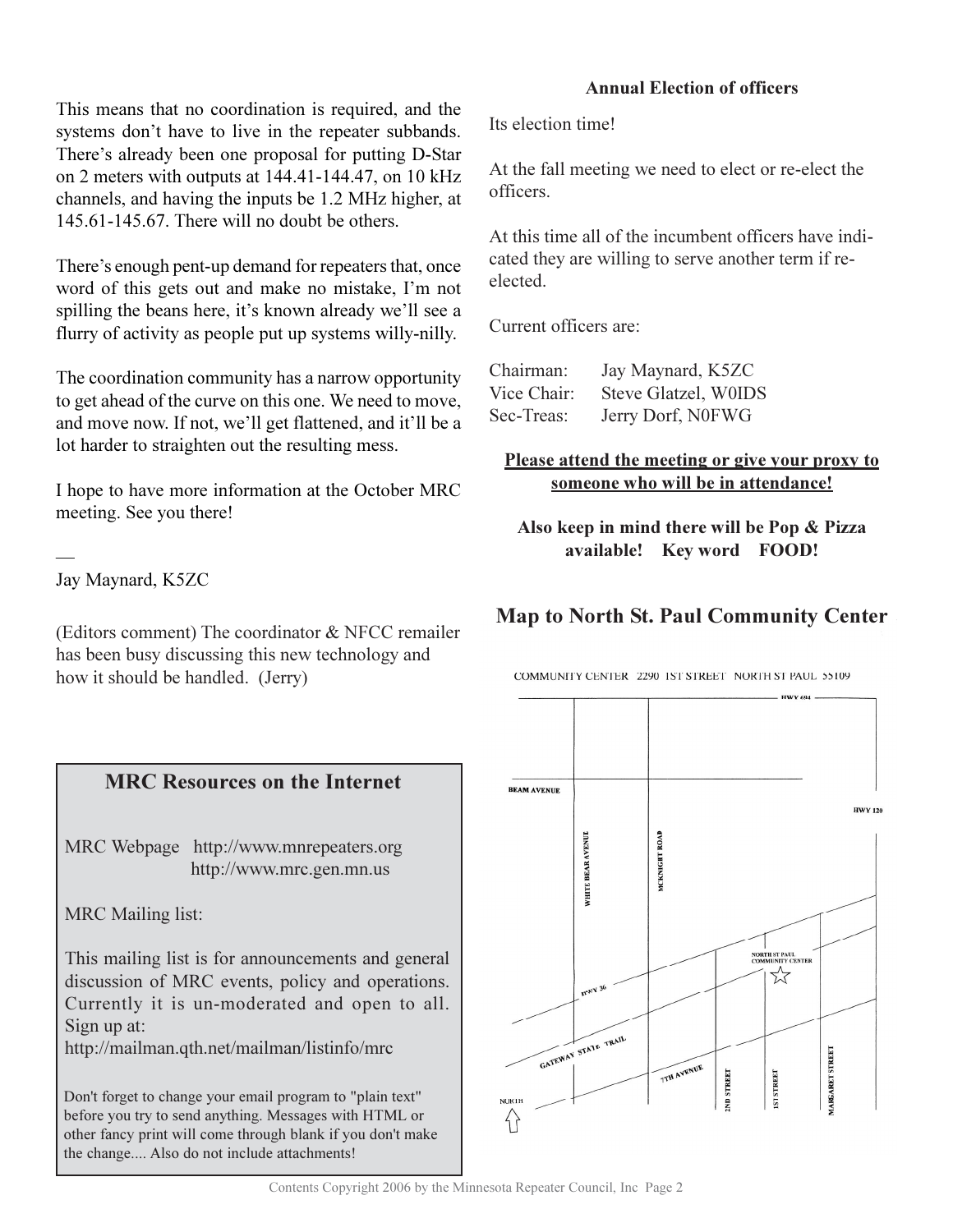# **Secretary, Treasurers & Coordinators Notes**

At the Dayton Hamvention I met with several of the ARRL officials and discussed the desire to list Echolink node ID's in the repeater directory. I also learned that the notes field is long enough to list the node ID's. The repeater directory editor does not like to make use of the longer field due to making 2 lines out of each repeater. Echolink node ID's can be published in this field. They are also considering our idea of having a standardized code for echolink capable repeaters. Also at Dayton was a NFCC meeting, mostly discussing the current status of the NFCC and where they are going. A comment was raised about the Repeater Directory listing echolink systems separately as some of them are not coordinated. Several states have coordinators that are unresponsive, IA was mentioned. There where a discussion over several east coast disputes between coordinators. After the meeting I spoke with Doug Sharp and learned he has written his own coordination database and is publishing echolink nodes. I also spent some time talking with Dave Karr from WAR out in the parking lot.

Communications with our neighbors.

WI Very good response, only one request went beyond a week and was resent with a rapid reply.

IA Is not responding to notices and nothing was received until late July when I received a number of requests

SD, ND and Canada have had limited need, no problems noted.

In early July the MRC website disappeared from the DNS servers twice within 2 weeks. Both times I ended up contacting Sound Internet that has been hosting the site at no charge thanks to Eric Osterberg being the previous owner. Last July he sold his business with an undocumented agreement per the new owner that the sites would be hosted for 18 months. When dealing with the new support staff they indicated that they where going to start charging for the site starting in August. The MRC board decided that we should look at our options. We decided to move the site to pair networks due to features, bandwidth and good overall reviews. They are not the lowest cost host but have a good record. We recognize there are members who own servers that we could have hosted with, however we want to place our net hosting for mail lists and services with places that have no MRC interest. If the MRC makes a decision that would affect the person or group that controls the server in a negative manner they can not shut it off or control the content. The mrc.gen.mn.us domain registration is controlled by onvoy.com. This top level domain came from Onvoy's purchasing mr.net.

There are very few groups using the gen.mn.us domain and there is no "whois" or registration server for them.

The MRC board also decided to register mnrepeaters.org as this is much more manageable and can be moved to a different host if needed and easy to remember. There are other repeater councils using this format.

# **Annual Repeater Updates**

In August I plan on mailing out the annual update requests. This information will be used to update the ARRL repeater Directory along with the MRC database. There are a number of repeaters that need to update this year or face possible de-coordination along with not being listed in the repeater directory.

Thanks to Dave Karr updating CTK this spring, the barcodes are now supported and usable within CTK. They allow me to quickly access your records by scanning the barcode and then editing them without having to search through the whole database.

If your coordination is actually held by a club, and you wish to add your club's name to the record, there are provisions within CTK to allow this to be listed.

I will attempt to put the echolink and IRLP node ID's into the notes field for the next repeater directory. If you would like this information included please write the information on the form.

Also there is still alot of repeaters in the state with locations with no seconds data along with no height, power or other data if you fall into this category please update your information.

## **DO NOT ASSUME YOUR DATA IS CORRECT!**

Also please carefully check your data, contact information and verify it for accuracy.

Please print or type your information so I can read it. If you need to attach a page with larger printing please do so as it makes my job easier.

Please try to make the update process simple and painless for all of us.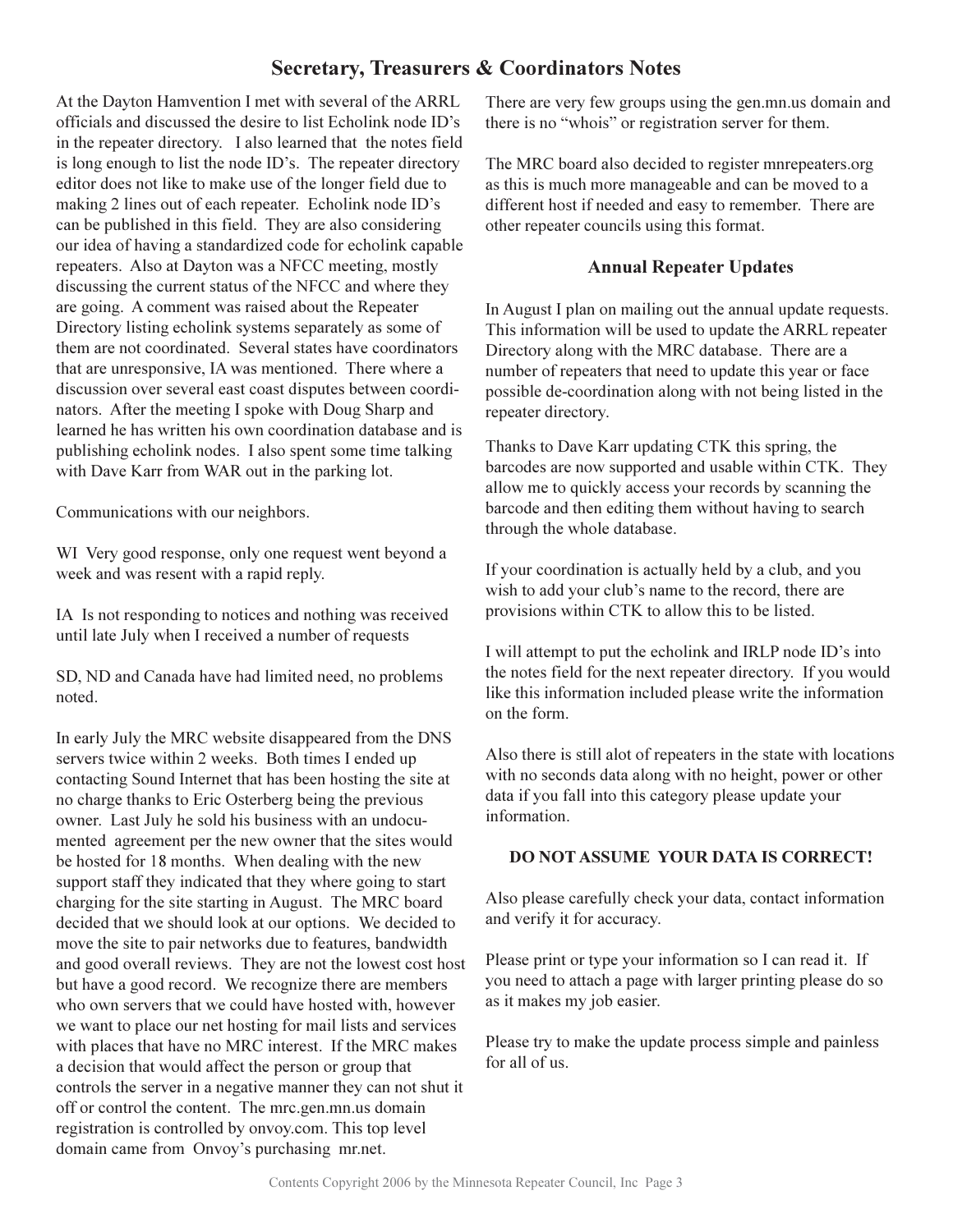#### Contacting the MRC Secretary & Coordinator!

I have a full time job, so if you wish to contact me by phone, it is best to try 6-9PM in the evenings except Wednesdays.

Sending registered mail is going to delay my receiving the correspondence, this also requires my leaving work early or going to the post office on a Saturday morning.

I normally read and respond to email on a daily basis, this is preferred if I need to research something or for simple questions.

Repeater updates and frequency applications must be mailed or faxed. I will provide my FAX number upon request. You may also scan your documents and email the document.

You may use email to notify us of operational changes to your repeater like it's now on the air or will be off the air for a limited period of time.

Please specify what repeater by callsign, location and frequency that you are inquiring about!

Proxy forms can be mailed or faxed, emailed scans are acceptable, however just a proxy statement is not..

I will continue to ask that you do the following before the meeting. It is much easier to resolve any issues in advance than at a meeting. I can spend more time to help come to a solution.

Check your envelope for your membership status. If you need to pay dues, please fill out the membership form before bringing funds to the table. Or mail your dues payment allong with a application form in advance!

If you look at the envelope this newsletter came in, you will find your expiration date. This is the year you are paid to the end of the listed year. So 2006 is paid up till Dec 31, 2006

Membership types listed on the envelope

|     |                             | REG Regular member ASC Associate member |
|-----|-----------------------------|-----------------------------------------|
| NL  | Newsletter only SPL Special |                                         |
| ZZ. | Unknown                     | RPE Reg Pending.                        |

If you have any questions, or there is a discrepancy with your information please ask before coming to the meeting as we may be able to resolve them in advance.

#### **Waiting List**

| <b>Brad Ornes</b> | KA0SOO |                | 2-meters Cambridge |
|-------------------|--------|----------------|--------------------|
| Greg Kitchak      | N0GEF  | 2-meters Crown |                    |

## **New Coordinations**

| <b>ISANTI</b>   | KG0OR<br>DONALD HOUCK            | 443.325 | <b>KGOQR</b><br>22-Jul-06   |
|-----------------|----------------------------------|---------|-----------------------------|
| <b>HINKI FY</b> | KB0OYC<br><b>PATRICK WILMERS</b> | 444.575 | LSAC<br>24-Jun-06           |
| <b>FMPIRF</b>   | WB0OND<br><b>GEOFF ERNST</b>     | 443.25  | <b>SARCASM</b><br>02-May-06 |

Patrick Wilmars requested a 2 meter pair for Hinkley to be used as part of the LSAC network. There are no 2 meter pairs available in this area, he also requested a 440 pair that was coordinated

No movement has occurred on the old records at this time.

I received a letter from a trustee stating his repeater was going off the air for a short period of time and then possibly moving to a new location. Only he failed to specify the repeater, so please specify what repeater by callsign location and frequency!

Recently the FCC has suspended the license of two amateurs for not keeping their mailing address current, several MRC system contacts should take notice of this action and update there FCC records along with your MRC records.!

Jerry Dorf, N0FWG

Midwinter Madness Hobby Electronics Show will be held Saturday March 24, 2007 at the Buffalo Civic Center. Currently the committee is exploring options to make the show more cost effective without causing adverse side effects. One of the options is to cut back on mailing brochures to the more remote areas of Minnesota along with dropping Wisconsin. We ask everyone to spread the word & promote the hamfest. More information will be made available at http://www.k0ltc.org as it becomes available. If anyone needs flyers for your local clubs please ask.

Jerry Dorf, N0FWG Chair Midwinter Madness 2007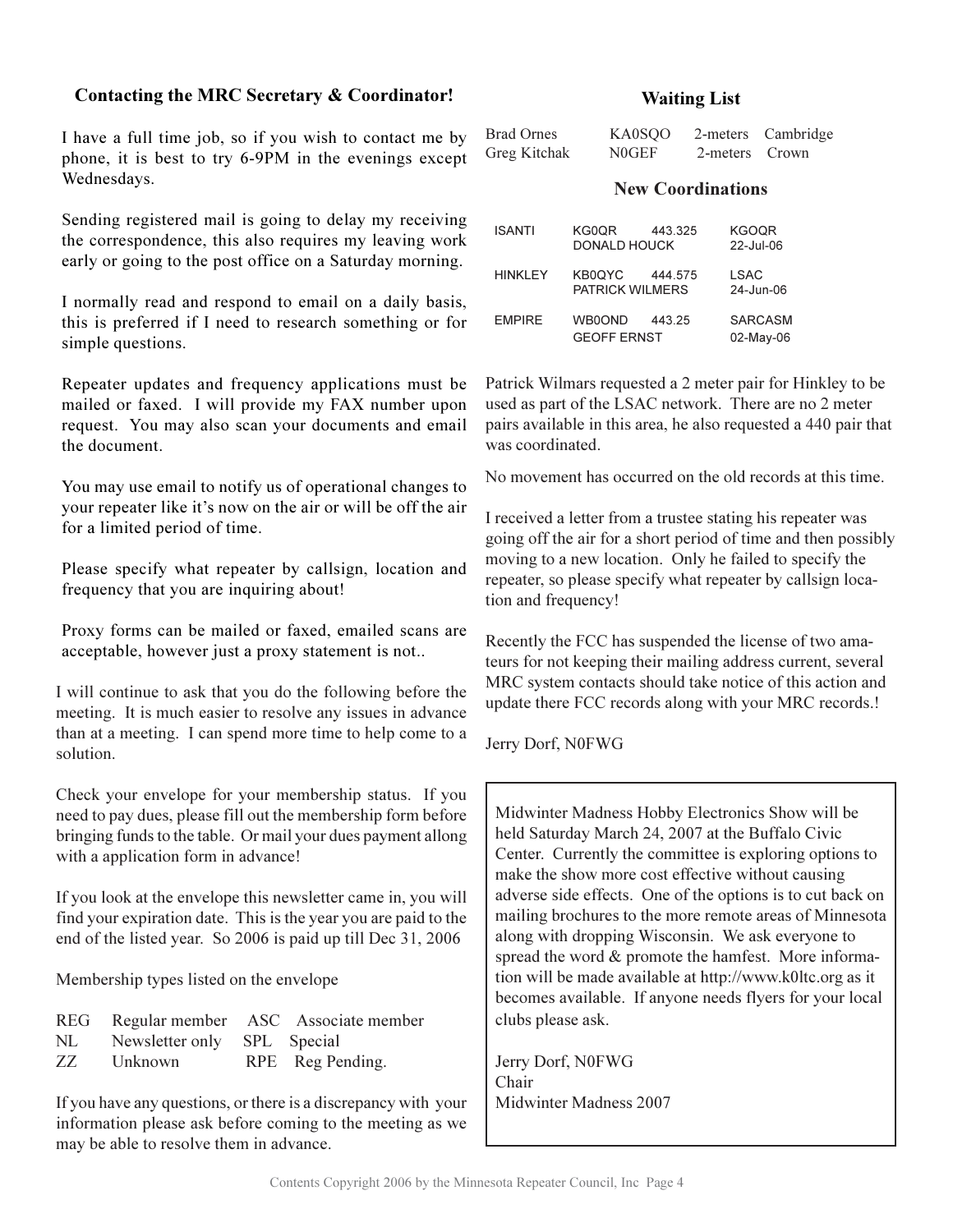# **Minutes of the Minnesota Repeater Council**

Spring meeting held On April 29, 2006 Held at the American Legion Post 11 Mankato Minnesota

Call to order by chairman Jay Maynard, K5ZC at 1:00PM

Introduction of officers & members made.

Quorum was meet with a total of 91 members in good standing on the roster, 25 in attendance, 10 non-metro at the start of the meeting.

#### **Secretary & Treasurer's report: Jerry Dorf N0FWG**

Reports presented to membership in the newsletter, and handout. A motion was made to accept, seconded and passed.

#### **Frequency coordinator: Jerry Dorf**

Reports presented to membership in the newsletter, and handout.

#### **Technical Committee:**

440 interference is occurring in the twin cities metro area Board will review candidates for a new technical committee chair and committee

#### **New Members:**

Chris Hudgins, N5IUF Associate member Randy Donahue, WB0ZSO Regular member 146.790 Slayton Sean Stepanek, N0PBA Regular member 444.350 Fairmont

#### **Old Business:**

Coordinator is still waiting for a channelized 900 & 1.2G band plan from the planning committee.

IRLP and Echolink Node ID's are not possible to publish under the current official ARRL guidelines. Secretary will write the Repeater Directory editor a letter asking for future consideration of doing so, or establishing a standardized code.

#### **New Business:**

Re-imbursement of expenses for the MRC officers to attend the 2006 NFCC meeting at Dayton OH.

Motion made to re- imburse for transportation and one night hotel seconded. Motion to amend to cap re-imbursement at \$200 for each officer, and was seconded. An additional amendment was made to make a \$300 flat payment to each officer attending, this amendment died due to lack of second. Original amendment to cap at \$200 was defeated by a majority vote. More discussion ensued then the question was called. Original motion passed by majority vote.

Discussion on use of propagation tools along with other modeling to allow more repeaters to be placed on the air rather than using the current 120 Mile protection rule. Sean to bring possible coordination policy changes to the board before the next meeting for consideration.

Motion to donate \$125 to the American legion Post 11 for use of the facility, Seconded and passed.

#### **Fall Meeting: Metro location:**

No other offers were heard for a different location so the Fall meeting will be held on October 14, 2006 at the North St. Paul Community Center. This is the annual meeting where we will elect board members.

Meeting Adjourned at 2:30 pm

Jerry Dorf, N0FWG Secretary Treasurer Minnesota Repeater Council, Inc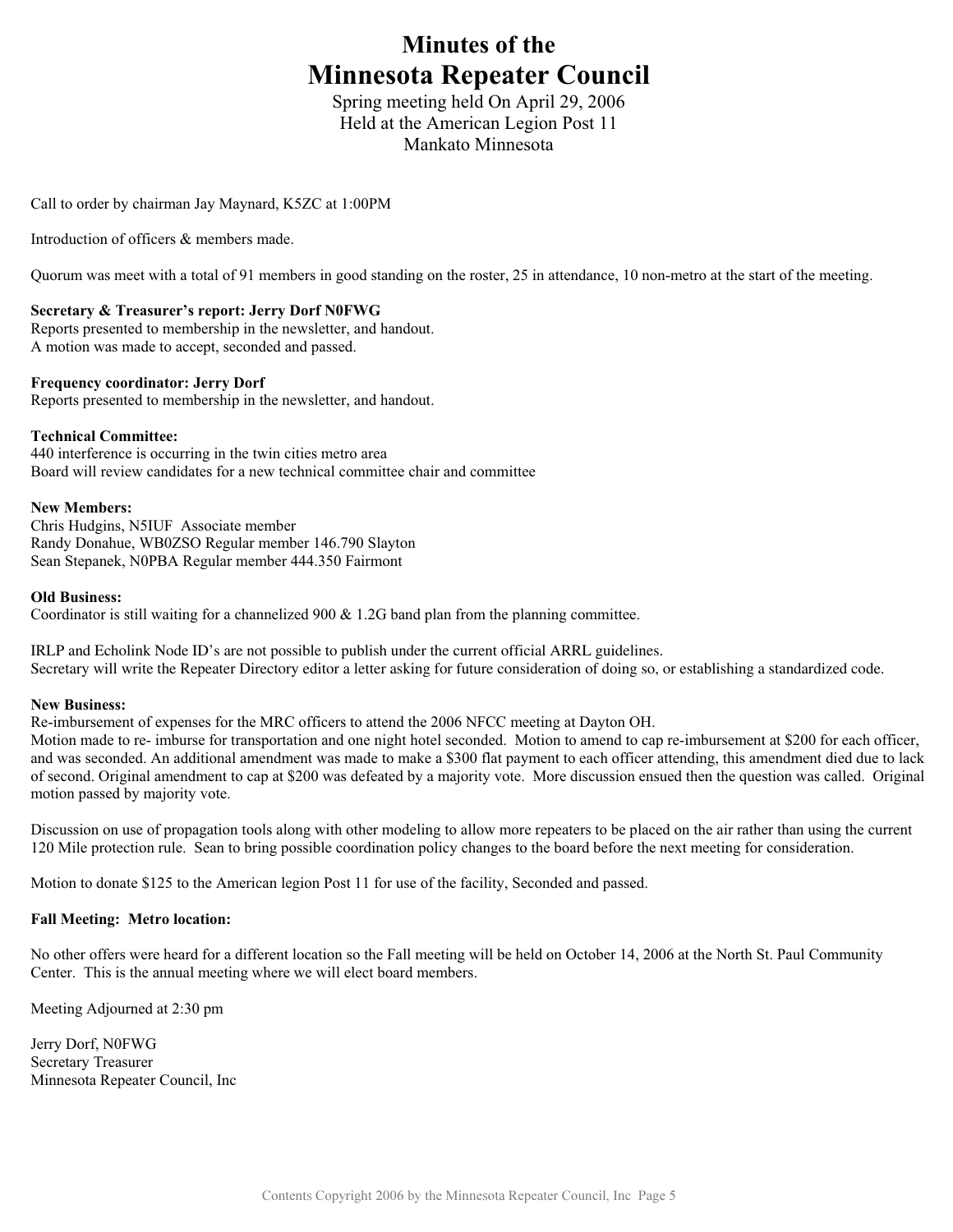# **Minnesota Repeater Council Checking Account** Report as of August 8, 2006

| Date       | <b>Type</b> | <b>Description</b>              | <b>Debit</b> | <b>Credit</b> | <b>Balance</b> | <b>Comments</b>                     |
|------------|-------------|---------------------------------|--------------|---------------|----------------|-------------------------------------|
| 12/29/2005 | <b>DEP</b>  | Jon Peterson                    |              | \$10.00       | \$4,129.24     | <b>Dues 2006</b>                    |
| 1/28/2006  | <b>DEP</b>  | <b>CHRIS HUDGINS</b>            |              | \$10.00       | \$4,139.24     | <b>Dues 2007</b>                    |
| 2/15/2006  | <b>DEP</b>  | <b>Michael Paskeuric</b>        |              | \$20.00       | \$4,159.24     | <b>DUES 2007</b>                    |
| 3/4/2006   | 2054        | Postmaster                      | \$46.80      |               | \$4,112.44     | Stamps for newsletter               |
| 3/9/2006   | 2055        | <b>Custom Business Forms</b>    | \$91.64      |               | \$4,020.80     | <b>Print Newsletter</b>             |
| 3/16/2006  | <b>DEP</b>  | Jim Babcock/ Marshall RC        |              | \$10.00       | \$4,030.80     | <b>DUES 2006</b>                    |
|            |             | Sherlee Gregg                   |              | \$10.00       | \$4,040.80     | ASC DUES 2008                       |
|            |             | <b>RICHARD BRUNDIDGE</b>        |              | \$50.00       | \$4,090.80     | <b>DUES 2011</b>                    |
|            |             | DAN BECKER/ NEW ULM RC          |              | \$20.00       | \$4,110.80     | <b>DUES 2007</b>                    |
|            |             | <b>TOM SVIHEL</b>               |              | \$10.00       | \$4,120.80     | <b>DUES 2007</b>                    |
| 3/20/2006  |             | <b>Tom Beske</b>                |              | \$10.00       | \$4,130.80     | ASC Dues 2008                       |
| 3/27/2006  |             | <b>ELVIN SCHMIDT</b>            |              | \$20.00       | \$4,150.80     | <b>Dues 2008</b>                    |
|            |             | <b>SAI SIMONSON</b>             |              | \$10.00       | \$4,160.80     | <b>Dues 2007</b>                    |
|            |             | <b>DOVID BLINDERMAN</b>         |              | \$5.00        | \$4,165.80     | <b>Dues 2006</b>                    |
|            |             | <b>JON KRIZEK</b>               |              | \$10.00       | \$4,175.80     | <b>Dues 2006</b>                    |
| 4/6/2006   | Dep         | <b>ARRL</b>                     |              | \$296.00      | \$4,471.80     | Repeater Directory payment          |
|            |             | <b>HVARC/ Robert Stone</b>      |              | \$30.00       | \$4,501.80     | <b>Dues 2008</b>                    |
|            |             | Shane Young                     |              | \$50.00       | \$4,551.80     | <b>Dues 2010</b>                    |
| 4/12/2006  | Dep         | <b>Richard Neish</b>            |              | \$10.00       | \$4,561.80     | Donation for Newsletter for 2 years |
|            |             | Charle Esch                     |              | \$30.00       | \$4,591.80     | <b>Dues 2009</b>                    |
| 4/22/2006  | <b>DEP</b>  | <b>DAVID KLEINDL</b>            |              | \$20.00       | \$4,611.80     | <b>Dues 2008</b>                    |
| 4/29/2006  | 2056        | American Legion Post 11         | \$120.50     |               | \$4,491.30     | Pizza for Spring meeting            |
| 4/29/2006  | 2057        | American Legion Post 11         | \$125.00     |               | \$4,366.30     | <b>Facility Rental</b>              |
| 5/1/2006   | Dep         | Pizza Donation                  |              | \$65.50       | \$4,431.80     |                                     |
|            |             | Randy Donahue/Murray County     |              | \$10.00       | \$4,441.80     | <b>Dues 2006</b>                    |
|            |             | Sean Stepanek                   |              | \$20.00       | \$4,461.80     | <b>Dues 2007</b>                    |
|            |             | <b>Matt Genelin</b>             |              | \$20.00       | \$4,481.80     | <b>Dues 2007</b>                    |
|            |             | John Czech                      |              | \$20.00       | \$4,501.80     | <b>Dues 2007</b>                    |
|            |             | Geoffrey Ernst/SARCASM          |              | \$40.00       | \$4,541.80     | <b>Dues 2010</b>                    |
|            |             | Ivan Frantz/TCRC                |              | \$10.00       | \$4,551.80     | <b>Dues 2006</b>                    |
| 5/3/2006   | 2058        | North St. Paul Community Center | \$155.00     |               | \$4,396.80     | <b>Facility Rental</b>              |
|            | 2059        | North St. Paul Community Center | \$75.00      |               | \$4,321.80     | Damage Deposit                      |
| 5/23/2006  | 2060        | Jerry Dorf                      | \$187.09     |               | \$4,134.71     | Re-imb Dayton Hamvention/ NFCC      |
| 6/27/2006  | <b>DEP</b>  | ADRIAN R HAABALA                |              | \$20.00       | \$4,154.71     | <b>Dues 2007</b>                    |
| 7/6/2006   | <b>DEP</b>  | <b>DAVID FISHER</b>             |              | \$20.00       | \$4,174.71     | <b>Dues 2007</b>                    |
| 7/22/2006  | 2061        | Postmaster                      | \$117.00     |               | \$4,057.71     | Stamps Newsletter & fall update     |
| 7/22/2006  | 2062        | Jerry Dorf                      | \$90.74      |               | \$3,966.97     | Re-imb Pair.com hosting web 1 year  |
|            | 2062        |                                 | \$40.00      |               | \$3,926.97     | Re-imb Pair NIC mnrepeater 4 years  |
|            | 2062        |                                 | \$24.84      |               | \$3,902.13     | Re-imb Pair.com host 1 year         |
| 7/23/2006  | 2063        | Office Depot                    | \$6.17       |               | \$3,895.96     | Envelopes                           |

Notes:

1. New & pending memberships checks have been deposited to avoid the past "Stale Check" problems.

2. The date in the comment field shows dues paid to the end of that year.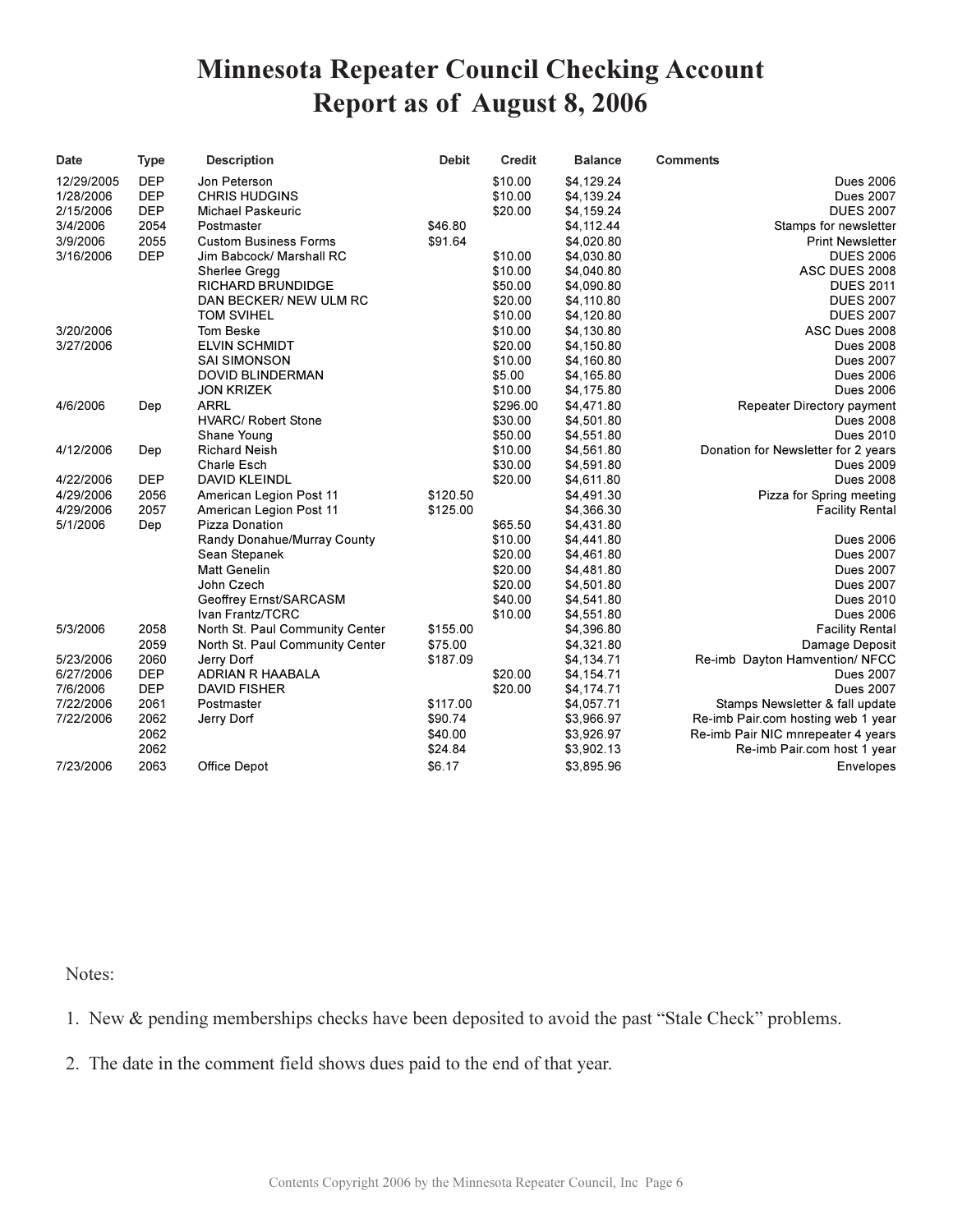# Minnesota Repeater Council

Membership and Renewal application form

|                                                                                                                                                                                                                                               | <b>Trustee information (MRC Main Contact).</b> |                                                                                                                |  |
|-----------------------------------------------------------------------------------------------------------------------------------------------------------------------------------------------------------------------------------------------|------------------------------------------------|----------------------------------------------------------------------------------------------------------------|--|
|                                                                                                                                                                                                                                               |                                                |                                                                                                                |  |
| Phone:                                                                                                                                                                                                                                        |                                                |                                                                                                                |  |
|                                                                                                                                                                                                                                               |                                                | City:                                                                                                          |  |
|                                                                                                                                                                                                                                               |                                                |                                                                                                                |  |
|                                                                                                                                                                                                                                               | Club or alternate contact/mailing address.     |                                                                                                                |  |
|                                                                                                                                                                                                                                               |                                                | Name: 2008. 2008. 2010. 2010. 2010. 2010. 2010. 2010. 2010. 2010. 2010. 2010. 2010. 2010. 2010. 2010. 2010. 20 |  |
|                                                                                                                                                                                                                                               |                                                |                                                                                                                |  |
|                                                                                                                                                                                                                                               |                                                |                                                                                                                |  |
| New membership $\lceil \quad \rceil$<br>Trustee Change [ ]<br>Database Update [_]<br>Renewal $\lceil \cdot \rceil$<br><b>Type of Application:</b>                                                                                             |                                                |                                                                                                                |  |
| Organization or individual who is operating a FCC licensed Amateur Repeater station on a<br>Regular Membership<br>Dues \$10.00 year<br>frequency coordinated by the MRC. Has one vote at all meetings. Receives all mailings.                 |                                                |                                                                                                                |  |
| Associate Member<br>Organization or individual with a active interest in constructing an Amateur Radio Repeater station<br>or in the activities of the MRC. Can participate in the activities of the MRC but has no vote.<br>Dues \$5.00 year |                                                |                                                                                                                |  |
| Newsletter<br>Receives one copy of MRC newsletter for 1 year. Dues \$5.00<br>Or download for free from the MRC webpage                                                                                                                        |                                                |                                                                                                                |  |
| Signed: Repeater Trustee/Regular Member<br>Date:                                                                                                                                                                                              |                                                |                                                                                                                |  |
| Mail all Applications and dues to:<br>Minnesota Repeater Council                                                                                                                                                                              | # of years Paid:                               | Other Info:                                                                                                    |  |
| Jerry Dorf, N0FWG Secretary/Treasurer<br>1402 Pulaski Road                                                                                                                                                                                    | Total Amount:                                  |                                                                                                                |  |
| Buffalo MN 55313<br>763-682-2169 Voice 952-473-5819 Fax                                                                                                                                                                                       | $Check \#:$                                    |                                                                                                                |  |
| jerryd@jerryd.net<br>Name on Check:                                                                                                                                                                                                           |                                                |                                                                                                                |  |
| Membership Approval Granted:<br>Date:                                                                                                                                                                                                         |                                                |                                                                                                                |  |
|                                                                                                                                                                                                                                               |                                                | Dues Paid for: 2006 2007 2008 2009 2010 2011 2012 2013 2014 2015 2016 2017 2018 2019 2020                      |  |